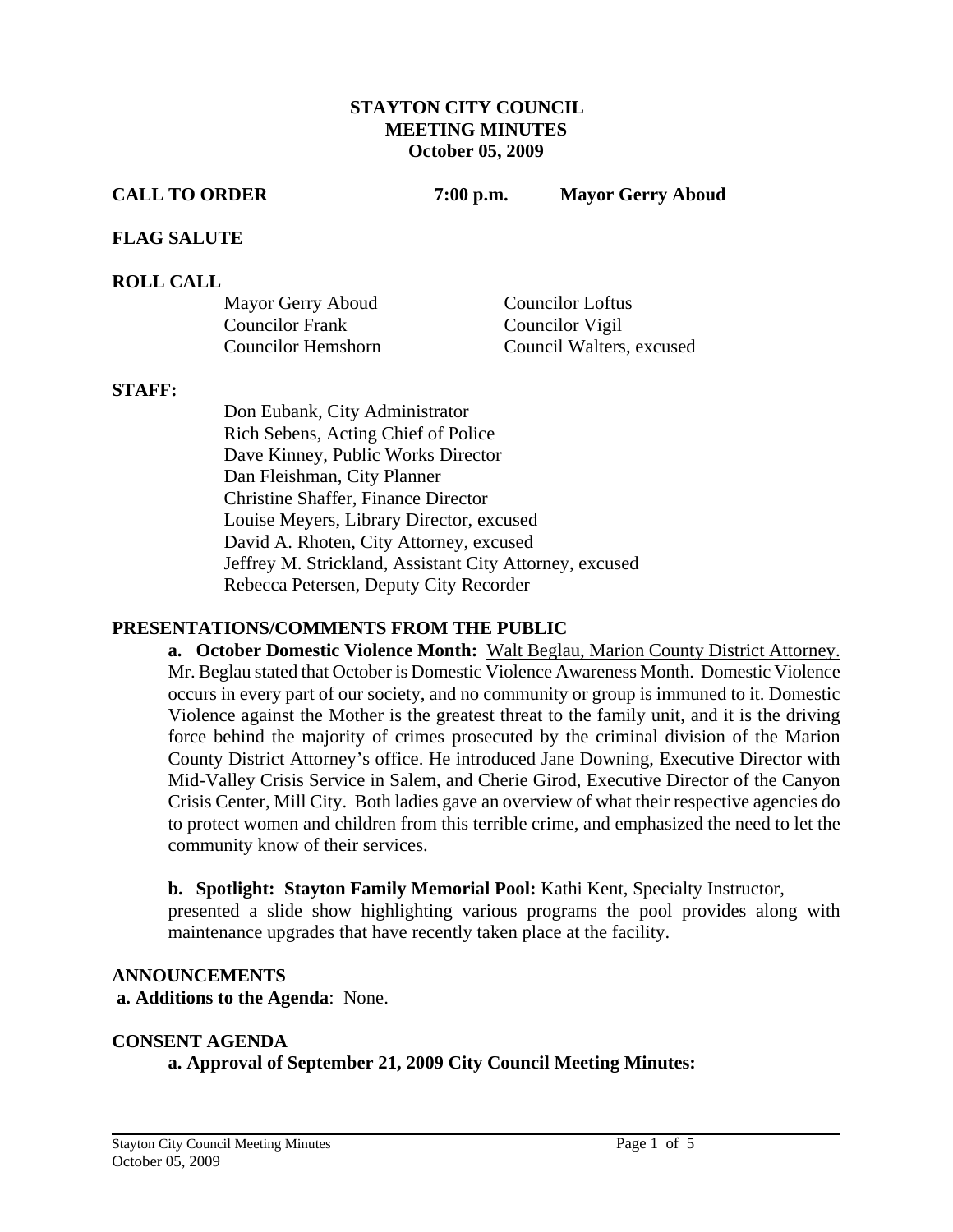Ms. Petersen noted corrections on page four, and Councilor Loftus added a correction on page two.

 **MOTION:** From Councilor Loftus, seconded by Councilor Vigil, to approve the meeting minutes as amended. Motion passed 3:0, 1 abstain (Hemshorn).

# **PUBLIC HEARINGS – None.**

## **UNFINISHED BUSINESS**

#### **Resolution No. 843 Fees and Charges for Various City Services:**

- **a. Staff Report:** Ms. Shaffer summarized the information provided in the agenda packet.
- **b. Council Deliberation:** In response to concerns as to what other jurisdictions are charging for liquor license fees, Mr. Sebens stated that the City of Dallas recently raised their fees to this same amount. The proposed fees are not what it actually costs the city in staff time to perform the related investigations. In response to a question as to why a fee is charged for garage sales, Ms. Shaffer stated that some folks could abuse the four sales per year ordinance and having to obtain a permit it is monitored. The city is currently working on a process to possibly place the garage sale addresses on the city's website, this way folks would feel they are getting something for their money.

### **c. Council Decision:**

**MOTION:** From Councilor Hemshorn, seconded by Councilor Loftus to approve Resolution No. 843 Adopting Fees and Charges for Various City Services.

**DISCUSSION:** Councilors discussed the excessive increase in the liquor license rates and suggested a reduction in the increases for a new license, license transfer, license classification change and late license fee.

**AMENDED MOTION**: From Councilor Loftus, seconded by Councilor Vigil, to amend the motion to reduce the New License Fee to \$50., the License Transfer Fee to \$50., the License Classification Change to \$50., and the Late License Fee to 9%. Motion passed: 3:1 (Hemshorn).

# **MAIN MOTION PASSED:** 4:0.

# **Facilities Report including Assessment of Curves Building:**

**a. Staff Report:** Mr. Kinney summarized the information provided in the agenda packet.

The Council asked staff to evaluate the potential of using the CURVES building as the Public Works and Planning office, in lieu of renting the existing building at 311 N. Third Avenue. Staff has identified various issues to be considered as part of the decision process: (1) Priorities for Capital Improvement Projects and how would the relocation to the CURVES building would fit into the Council's priority list; (2) Feasibility of Remodeling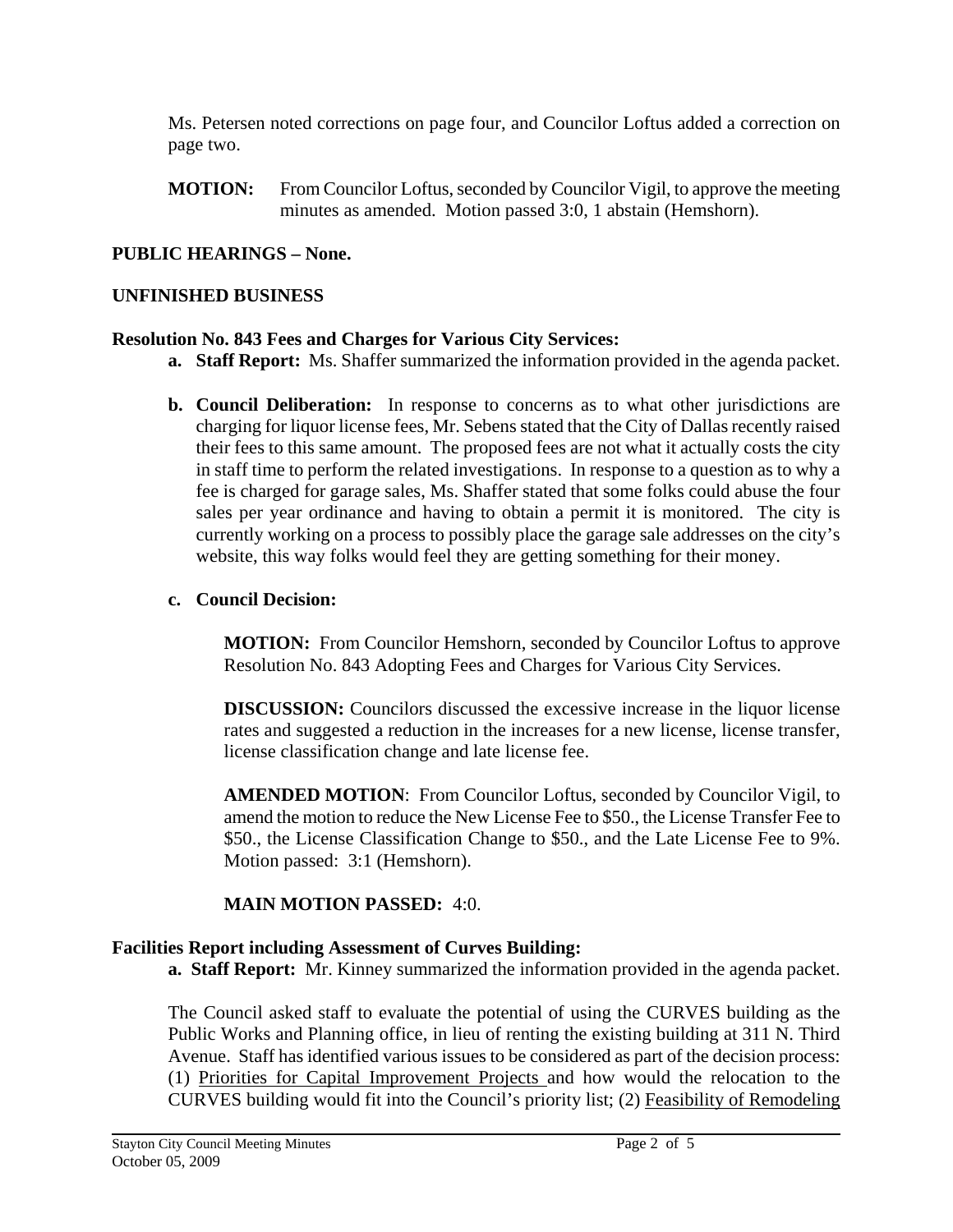the CURVES building for City offices; (3) Life Cycle Options, short term (up to 10 years) vs. long term (20 years); (4) Remodeling Costs and Annualized Cost Comparisons; and (5) Impact if City Elects to Construct a New City Hall on the Site.

Public Facilities: Facility Maintenance Schedule:

# **b. Council Deliberation:**

1. The CURVES building has enough room for city hall, public works and planning staff. The City could sell the city hall building and use the funds as seed money to construct a new city hall.

 2. If the needed repairs to the CURVES building are done, it would not be the same building it would be a building with added improvements.

 3. The police department should stay in the same location as there is not enough room at the CURVES building to include that department.

**c. Council Decision:** A work session will be held in November, date yet to be determined, to discuss the feasibility of utilizing the CURVES building for a city hall, public works and planning office.

# **NEW BUSINESS**

**An Ordinance Amending the City of Stayton's Comprehensive Plan and Zone Maps for Property located at 1401 N. Tenth Avenue.** 

**a. Staff Report:** Mr. Fleishman summarized the information provided in the agenda packet. At the direction of legal counsel several additional findings beyond those in the approved order were added to the ordinance.

**b. Council Deliberation:** There were no questions from councilors.

**c. Council Decision:** 

**Motion:** From Councilor Loftus, seconded by Councilor Frank, to move to direct that Ordinance (unnumbered), amending the City of Stayton's Comprehensive Plan and Zone Maps for property located at 1401 N. Tenth Avenue be read for the first time by title only. **Motion passed:** 4:0.

The Deputy City Recorder read the proposed ordinance for the first time by title only.

**Motion:** From Councilor Loftus, seconded by Councilor Frank, to move to approve the first reading of Ordinance (unnumbered), amending the City of Stayton's Comprehensive Plan and Zone Maps for property located at 1401 N. Tenth Avenue. **Motion passed**: 4:0.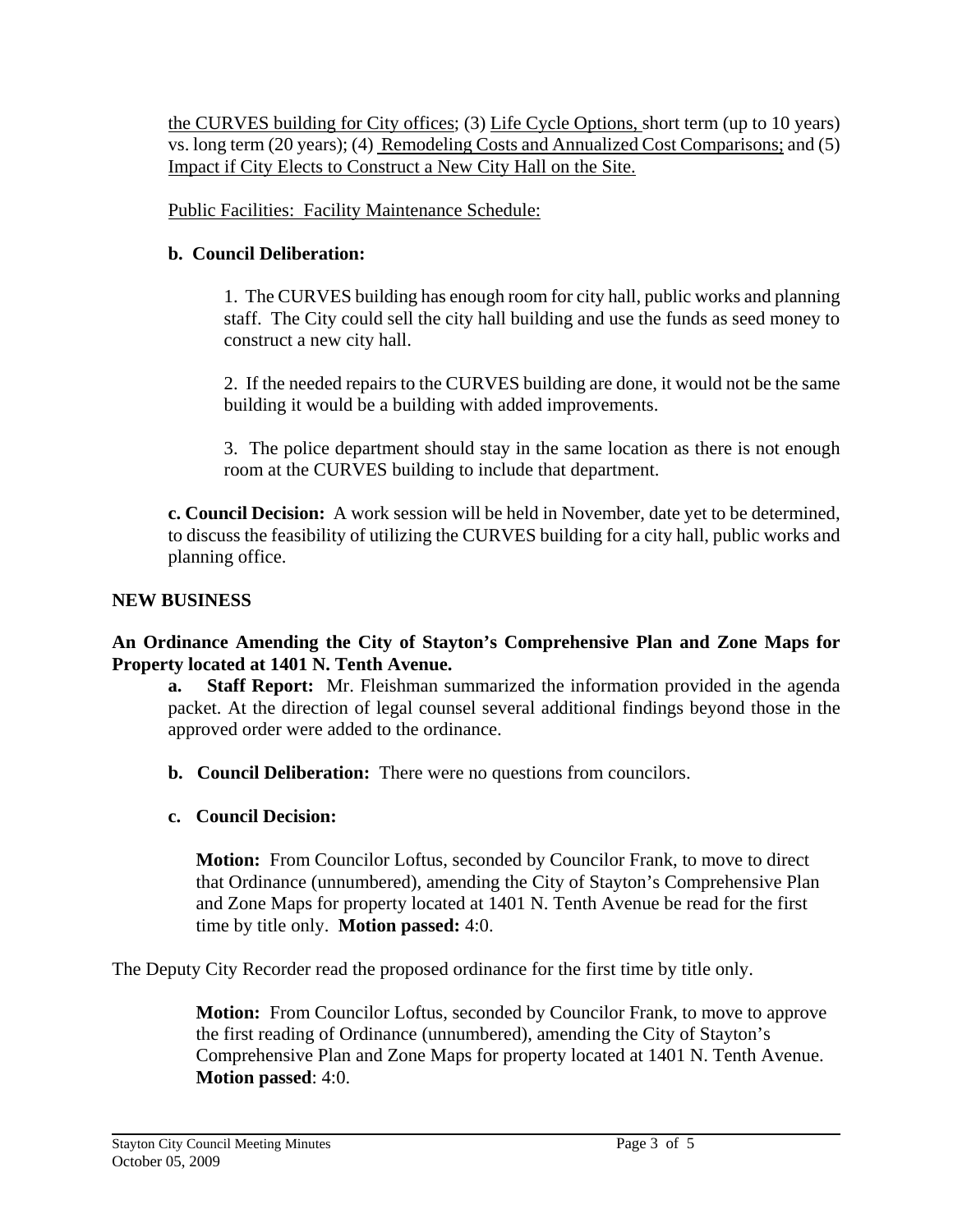The Ordinance was assigned number 914.

**Motion**: From Councilor Loftus, seconded by Councilor Frank, to move to direct that Ordinance No. 914, amending the City of Stayton's Comprehensive Plan and Zone Maps for property located at 1401 N. Tenth Avenue be read for the second time by title only. **Motion passed**: 4:0.

Ms. Petersen read Ordinance No. 914 for the second time by title only.

**Motion:** From Councilor Loftus, and seconded by Councilor Frank, to move to approve the second reading of Ordinance No.914 and direct the Mayor to execute the Ordinance as enacted. **Motion passed** 4:0.

# **STAFF/COMMISSION REPORTS – None.**

# **PRESENTATIONS/COMMENTS FROM THE PUBLIC – None.**

# **BUSINESS FROM THE CITY ADMINISTRATOR**

**a. Contact with Senators:** Mr. Eubank stated that recently he had met with representatives from Senator Wyden's office and Congressman Merkley's office to keep in touch regarding distribution of stimulus monies.

 **b. Energy Trust Rebates and Tax Credit:** Ms. Shaffer distributed a memo to council members informing them of the funds that have been received from Business Energy Tax Credits. The Pool lighting project rebate was \$6,056 and the Boiler project rebate was \$4,830. The Lighting project also qualified for an Oregon Business Tax Credit and Oregon Department of Energy assisted in finding the City a pass through partner, who has purchased the City's Tax Credit for \$4,569.

# **BUSINESS FROM THE MAYOR**

 **a. Graffiti on Box Cars/Locust Street:** Mayor Aboud stated that over the past few years he has been in contact with Willamette Valley Railway regarding their location of stored rail cars on Locust Street and the grafitti on the cars. The close proximity to residences makes it a real eyesore for the community and the railway has been asked repeatedly to remove the cars. With no grafitti ordinance in place giving the city enforcement to have the cars moved council members suggested the Mayor compose a letter to the railway, asking them to relocate the cars.

# **BUSINESS FROM THE COUNCIL**

- **a. Facility Maintenance:** Councilor Loftus stated that he would like to see the Facility Maintenance Plan include incidences for security purposes.
- **b. Trees at Riverfront Park:** Councilor Loftus suggested not planting trees that the city cannot adequately take care of. Trees that were planted at Riverfront Park are dead or dying due to poor conditions or lack of water.